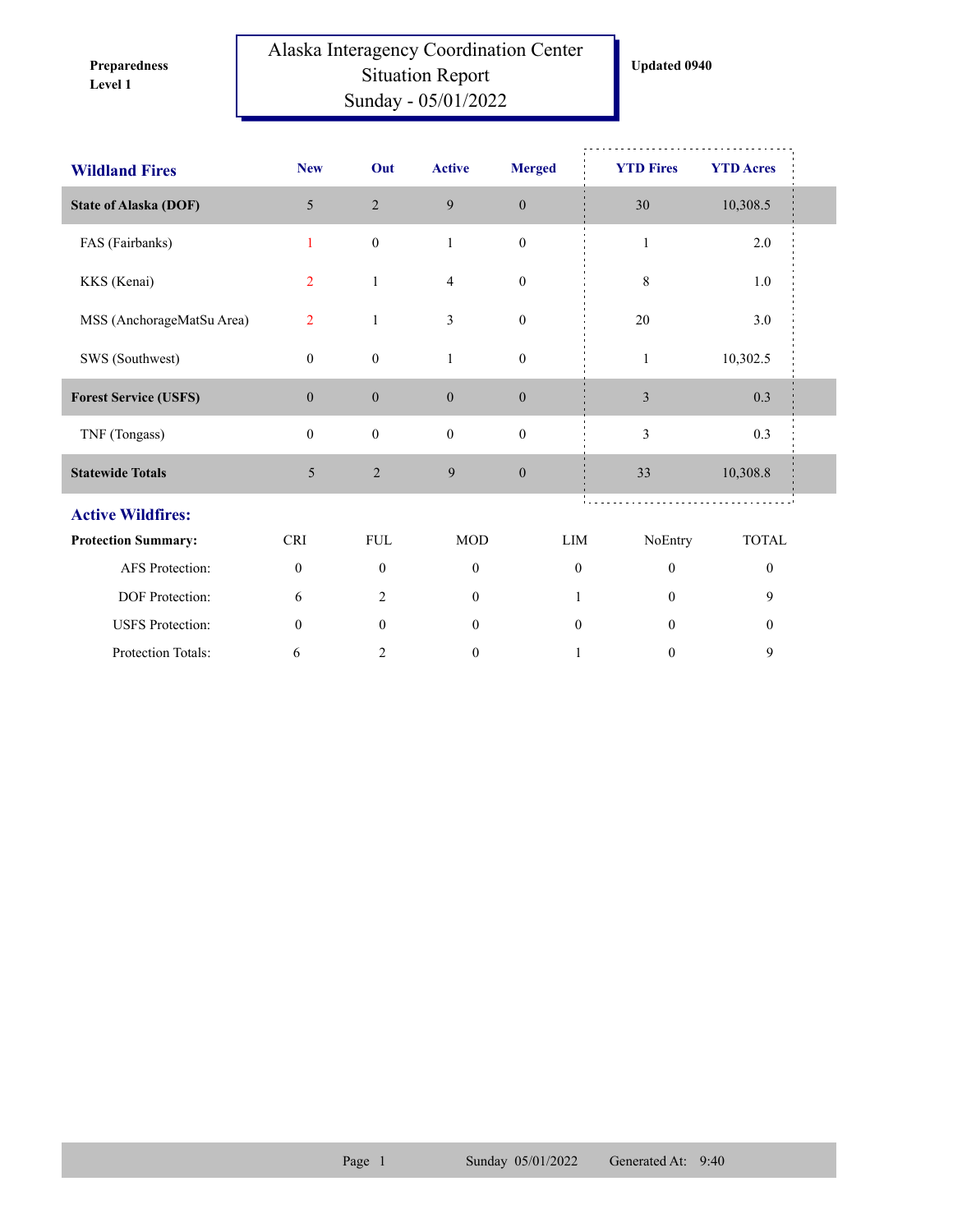## **Active Fires Status Summary**

|                         | Staffed           |                     |                 | Unstaffed           |
|-------------------------|-------------------|---------------------|-----------------|---------------------|
|                         | Contained $(S/C)$ | Uncontained $(S/U)$ | Contained (U/C) | Uncontained $(U/U)$ |
| AFS Protection:         |                   |                     |                 |                     |
| <b>DOF</b> Protection:  |                   |                     |                 |                     |
| <b>USFS</b> Protection: |                   |                     |                 |                     |
| Status Totals:          |                   |                     |                 |                     |

| <b>Active Fires Acreage Summary</b> |                       |                |
|-------------------------------------|-----------------------|----------------|
|                                     | Acres                 | Acreage Change |
| 5 New                               | 2.5                   |                |
| 5 Monitor                           | 10,302.9              | 610.0          |
| Out                                 | 0.2                   |                |
| 3 Prescribed                        | 16.0                  |                |
| 14 Fires                            | Total Acres: 10,321.6 |                |

## **Prescribed Fires**

|                                 | <b>YTD</b> Fires | <b>YTD</b> Acres | <b>New</b> | Active | Out Yesterday |
|---------------------------------|------------------|------------------|------------|--------|---------------|
| Military                        |                  | t.O              |            |        |               |
| National Park Service           |                  | $1.0\,$          |            |        |               |
| State of Alaska                 |                  | 5.1              |            |        |               |
| U.S. Forest Service             |                  | 14.0             |            |        |               |
| <b>Fuels Management Totals:</b> |                  | 21.1             |            |        |               |

## **Cause Summary For All Fires (Includes Merged Fires But Not Prescribed Fires)**

|        | Human: 27       |                | 5.6 Acres |
|--------|-----------------|----------------|-----------|
|        | Undetermined: 6 | 10,303.2 Acres |           |
| Total: | 33              | 10,308.8 Acres |           |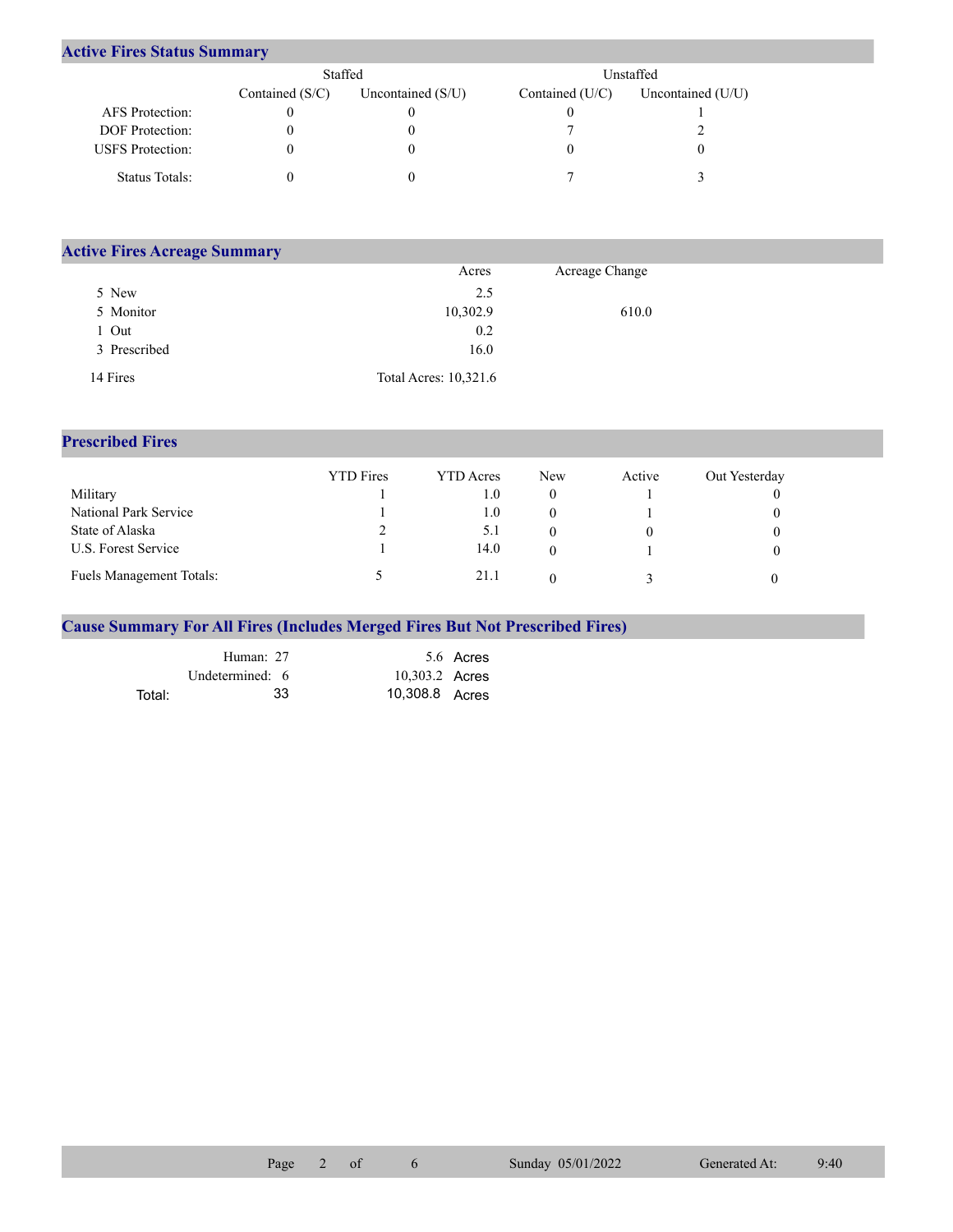| <b>New</b>                                                                                                                                                                                                                                                                                                   |              | Count: 5                  | Acres: 2.5        |                                         |                                      |                     |
|--------------------------------------------------------------------------------------------------------------------------------------------------------------------------------------------------------------------------------------------------------------------------------------------------------------|--------------|---------------------------|-------------------|-----------------------------------------|--------------------------------------|---------------------|
| Daily Report From: 04/30                                                                                                                                                                                                                                                                                     |              | Lat: 64 54.5467           | Status: U/U       | Acres: 2.0                              | 2.0 Acreage On 04/30<br>Option: Full |                     |
| 211036                                                                                                                                                                                                                                                                                                       |              | Lon: 146 27.2450          |                   | Start Date: 04/30                       | Area: FAS                            |                     |
|                                                                                                                                                                                                                                                                                                              | Owner: State |                           | Unit:             | <b>AKDNS-AK Dept. Natural Resources</b> |                                      |                     |
| 036                                                                                                                                                                                                                                                                                                          |              | Name: CHSR Shooting Range |                   |                                         |                                      | Cause: Human        |
| Caller reports a small brush fire at the Chena Hot Springs shooting range. Caller is on scene with multiple other parties and<br>reports missing a target with a flare gun which caught the hillside on fire approximately 30 feet up the embankment. Forestry<br>responded to the area and worked the fire. |              |                           |                   |                                         |                                      |                     |
| Daily Report From: 04/30                                                                                                                                                                                                                                                                                     |              |                           |                   |                                         | 0.1 Acreage On 04/30                 |                     |
|                                                                                                                                                                                                                                                                                                              |              | Lat: $6043.4550$          | Status: Out 04/30 | Acres: $0.1$                            |                                      | Option: Critical    |
| 203035                                                                                                                                                                                                                                                                                                       |              | Lon: $15112.6010$         |                   | Start Date: 04/30                       | Area: KKS                            |                     |
|                                                                                                                                                                                                                                                                                                              | Owner: State |                           | Unit:             | <b>AKDNS-AK Dept. Natural Resources</b> |                                      |                     |
| 035                                                                                                                                                                                                                                                                                                          |              | Name: Hillside            |                   |                                         | Cause:                               | Undetermined        |
| Nikiski FD reported burning stump, K-66 responded. Fire was 2x2 burning in leaf litter, fire was called contained and<br>controlled at 2045, and out at 2050.                                                                                                                                                |              |                           |                   |                                         |                                      |                     |
| Daily Report From: 04/30                                                                                                                                                                                                                                                                                     |              |                           |                   |                                         | 0.1 Acreage On 04/30                 |                     |
|                                                                                                                                                                                                                                                                                                              |              | Lat: $59\,44.8650$        | Status: U/C       | Acres: 0.1                              |                                      | Option: Critical    |
| 203033                                                                                                                                                                                                                                                                                                       |              | Lon: 151 51.2760          |                   | Start Date: 04/30                       | Area: KKS                            |                     |
| 033                                                                                                                                                                                                                                                                                                          | Owner: State | Name: Halibut Beach       | Unit:             | <b>AKDNS-AK Dept. Natural Resources</b> |                                      | Cause: Undetermined |
|                                                                                                                                                                                                                                                                                                              |              |                           |                   |                                         |                                      |                     |
| Fire was toned out by WESA. 2 DOF engines responded, fire was approximately 5x5 burning in grass and driftwood. Fire<br>called contained at 1705, controlled at 1730.                                                                                                                                        |              |                           |                   |                                         |                                      |                     |
| Daily Report From: 04/30                                                                                                                                                                                                                                                                                     |              |                           |                   |                                         | 0.1 Acreage On 04/30                 |                     |
|                                                                                                                                                                                                                                                                                                              |              | Lat: 61 38.9067           | Status: U/C       | Acres: 0.1                              |                                      | Option: Critical    |
| 201032                                                                                                                                                                                                                                                                                                       |              | Lon: 149 25.8533          |                   | Start Date: 04/30                       | Area: MSS                            |                     |
|                                                                                                                                                                                                                                                                                                              | Owner: State |                           | Unit:             | <b>AKDTS-AK Dept. Transportation</b>    |                                      |                     |
| 032                                                                                                                                                                                                                                                                                                          |              | Name: Ashwood Loop        |                   |                                         |                                      | Cause: Human        |
| Forestry was alerted by Matcom of escaped burn barrel to grass. 2 Engines dispatched, fire was contained and controlled.                                                                                                                                                                                     |              |                           |                   |                                         |                                      |                     |
| Daily Report From: 04/30                                                                                                                                                                                                                                                                                     |              |                           |                   |                                         | 0.2 Acreage On 04/30                 |                     |
|                                                                                                                                                                                                                                                                                                              |              | Lat: 61 35.5300           | Status: U/C       | Acres: 0.2                              |                                      | Option: Critical    |
| 201031                                                                                                                                                                                                                                                                                                       |              | Lon: $14902.0600$         |                   | Start Date: 04/30                       | Area: MSS                            |                     |
|                                                                                                                                                                                                                                                                                                              |              | Owner: Private            | Unit:             | <b>AKPRI-Private</b>                    |                                      |                     |
| 031                                                                                                                                                                                                                                                                                                          |              | Name: North Smith         |                   |                                         | Cause:                               | Undetermined        |

Matcom reported brush fire to Forestry, 2 engines and Helitack responded to the incident. Fire was contained and controlled.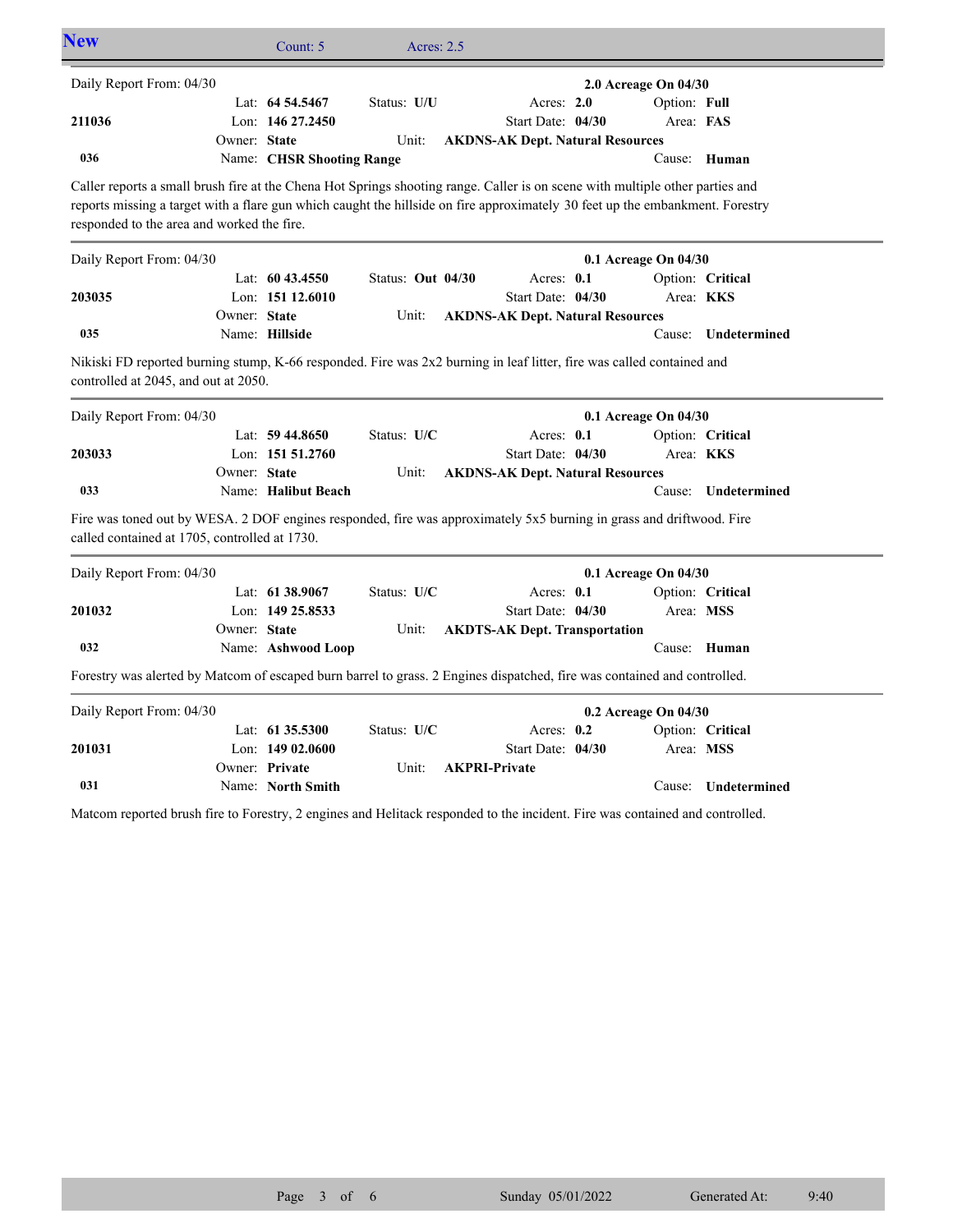| <b>Monitor</b> | Count: 5 | Acres: 10,302.9 | Acreage Change: 610.0 |
|----------------|----------|-----------------|-----------------------|
|                |          |                 |                       |
|                |          |                 |                       |

**These fires are currently in monitor status. Monitoring schedules are based on defined timeframes, but are dependent on available resources, and weather conditions. When monitoring occurs, information will be updated.**

| Last Report: 04/29 |             |                       |             |                                                         |                 | 0.1 Acreage On 04/29 |                                  |
|--------------------|-------------|-----------------------|-------------|---------------------------------------------------------|-----------------|----------------------|----------------------------------|
| PLL9               |             | Lat: $60\,27.6090$    | Status: U/C | Acres: $0.1$                                            |                 | Option: Full         |                                  |
| 203029             |             | Lon: $150,59,3930$    |             | Start Date: 04/29                                       |                 | Area: KKS            |                                  |
|                    |             | Owner: ANCSA          | Unit:       | <b>AKVLN-Salamatof Native Association, Incorporated</b> |                 |                      |                                  |
| 029                |             | Name: Salamatof       |             |                                                         |                 |                      | Cause: Human                     |
| Last Report: 04/28 |             |                       |             |                                                         |                 | 0.1 Acreage On 04/28 |                                  |
|                    |             | Lat: 60 23.5870       | Status: U/C | Acres: 0.1                                              |                 |                      | Option: Critical                 |
| 203027             |             | Lon: 151 10.3390      |             | Start Date: 04/28                                       |                 | Area: KKS            |                                  |
|                    |             | Owner: Private        | Unit:       | <b>AKPRI-Private</b>                                    |                 |                      |                                  |
| 027                |             | Name: Reflection Lake |             |                                                         |                 | Cause:               | Human                            |
| Last Report: 04/28 |             |                       |             |                                                         |                 | 0.1 Acreage On 04/28 |                                  |
|                    |             | Lat: 61 35.4233       | Status: U/C | Acres: 0.1                                              |                 |                      | Option: Critical                 |
| 201026             |             | Lon: 149 16,4817      |             | Start Date: 04/28                                       |                 | Area: MSS            |                                  |
|                    |             | Owner: Private        | Unit:       | <b>AKPRI-Private</b>                                    |                 |                      |                                  |
| 026                |             | Name: Shenandoah      |             |                                                         |                 |                      | Cause: Human                     |
| Last Report: 04/29 |             |                       |             |                                                         |                 |                      | No Acreage Change Since 04/27    |
|                    |             | Lat: 60 29.0380       | Status: U/C | Acres: 0.1                                              |                 |                      | Option: Critical                 |
| 203025             |             | Lon: 151 03.6370      |             | Start Date: 04/27                                       |                 | Area: KKS            |                                  |
|                    | Owner: City |                       | Unit:       | <b>AKAKS-Soldotna, City of</b>                          |                 |                      |                                  |
| 025                |             | Name: Soldotna Creek  |             |                                                         |                 | Cause:               | Human                            |
| Last Report: 04/26 |             |                       |             |                                                         |                 |                      | 609.7 Acreage Change Since 04/23 |
| PKS1               |             | Lat: 60 32.1500       | Status: U/U |                                                         | Acres: 10,302.5 |                      | Option: Limited                  |
| 204012             |             | Lon: 160 54.7500      |             | Start Date: 04/16                                       |                 | Area: SWS            |                                  |
| <b>PNPKS1</b>      |             | Owner: USFWS          | Unit:       | <b>AKYDR-Yukon Delta National Wildlife Refuge</b>       |                 |                      |                                  |
| 012                |             | Name: Kwethluk        |             |                                                         |                 |                      | Cause: Undetermined              |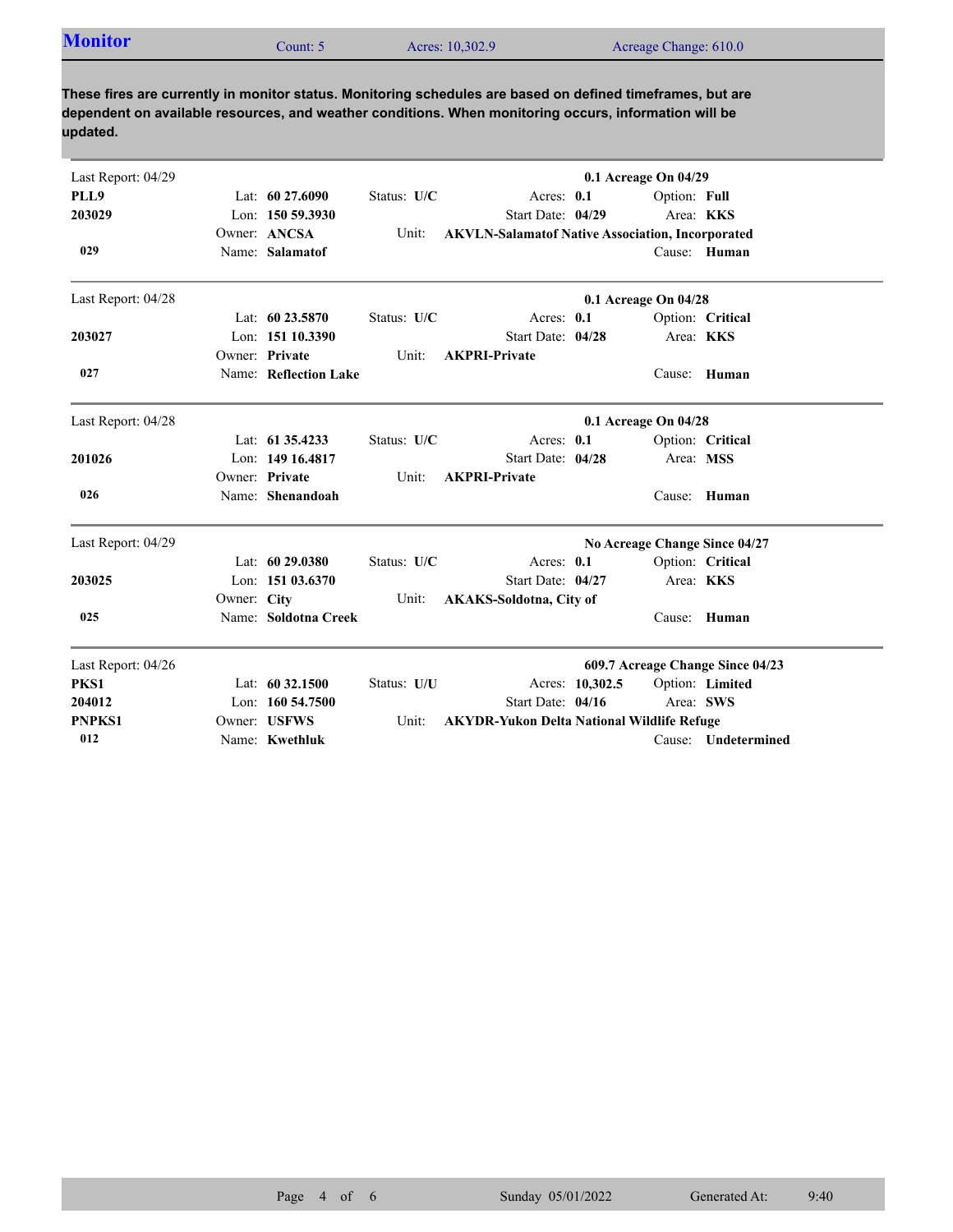| Out                      | Count: $1$         |                     | Acres: $0.2$ |                      |                          |                  |  |
|--------------------------|--------------------|---------------------|--------------|----------------------|--------------------------|------------------|--|
| Daily Report From: 04/30 |                    |                     |              |                      | $0.2$ Acreage On $04/30$ |                  |  |
|                          | Lat: $61\,27.1667$ | Status: Out $04/30$ |              | Acres: $0.2$         |                          | Option: Critical |  |
| 203034                   | Lon: $14944.5750$  |                     |              | Start Date: 04/29    | Area: MSS                |                  |  |
|                          | Owner: Private     | Unit:               |              | <b>AKPRI-Private</b> |                          |                  |  |
| 034                      | Name: MI 14 KGB    |                     |              |                      | Cause:                   | Undetermined     |  |

Matcom reported fire after hours. VFD responded. Forestry Prevention investigated fire the following morning reported the fire out.